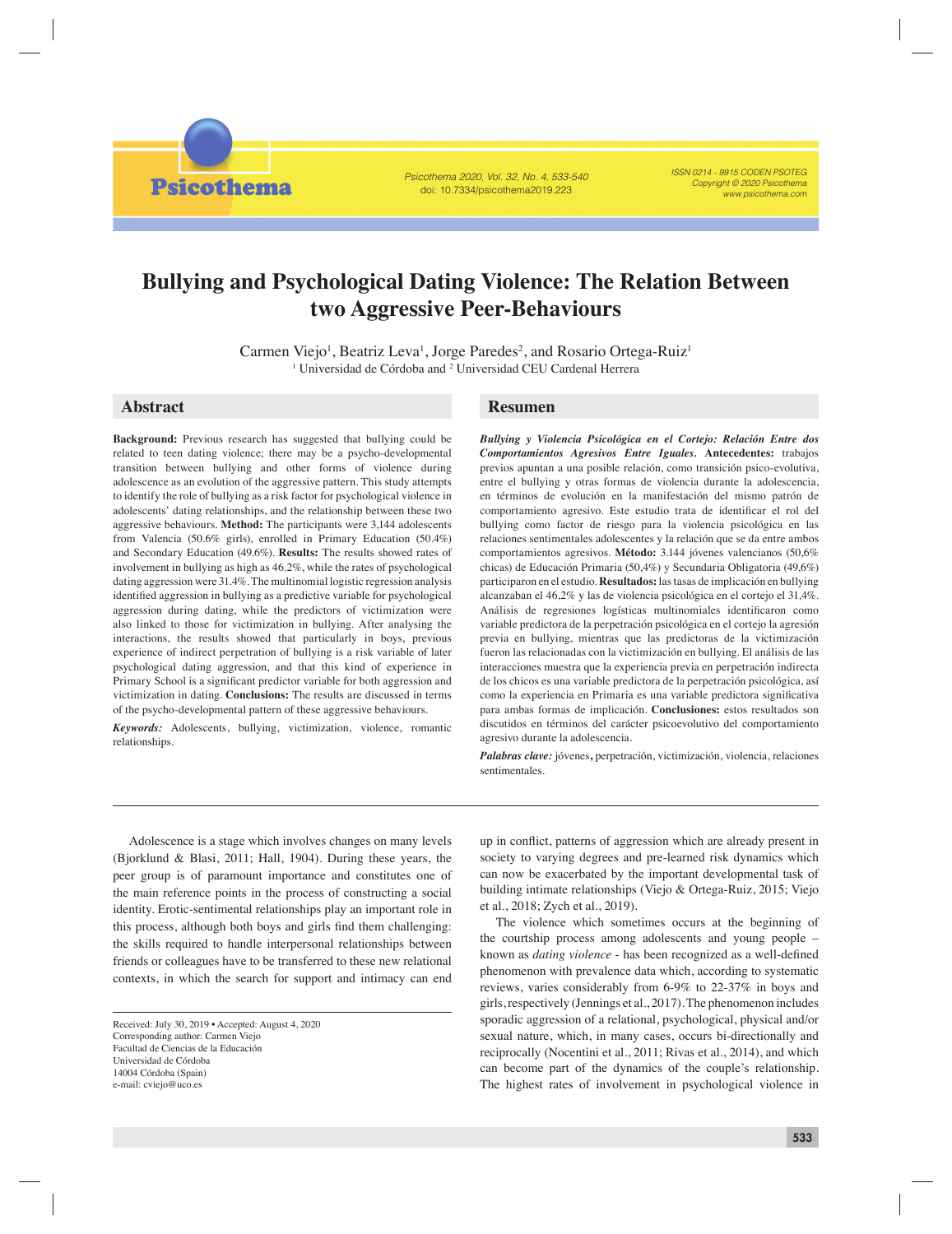courtship occur among younger boys and girls (O'Leary & Step, 2003; Woodin & O'Leary, 2010), and it includes verbal, relational and/or emotional forms of abuse such as insults, threats, extortion, episodes of jealousy, among others (Fernández-Fuertes et al., 2006). Rates of aggression of around 93.5% in girls and 92.8% in boys have been recorded (Muñoz-Rivas et al., 2009), as well as victimization rates of 82% for girls and 76% for boys (Jackson et al., 2000). This psychological violence has been identified as a precursor of other forms of violence and as a trigger for an escalation in the severity of the violence (Viejo & Ortega-Ruiz, 2014; Woodin & O'Leary, 2010).

Dating violence has been also identified as the evolution of other previous violent behaviours; particularly, as the evolution of previous involvement in violent episodes in other peers relationship contexts, such as bullying. *Bullying* has been defined as a violent, multi-causal phenomenon which can be expressed in diverse ways (Zych et al., 2015): it can either be direct, through acts of physical aggression such as hitting, pushing, etc. or verbal aggression such as threats, insults, taunts, etc .; or indirect/relational, through social exclusion and/or rejection, by spreading false gossip, coldshouldering, manipulating the victim's friendships, and so on. Both forms of violence, direct and indirect, are very closely correlated with each other and are occasionally exerted simultaneously; direct bullying is more commonly carried out by boys than girls, with involvement rates of around 36.3% for boys and 21.3% for girls, whereas studies into indirect bullying have found no differences by gender, with extremely high involvement rates of around 71% (Avilés-Dorantes et al., 2012; Iossi et al., 2013).

Both, dating and bullying, are antisocial behaviours prevalent in adolescence, and both emerge in the evolving peer group (Conolly et al., 2000; Ureña et al., 2015; Zych et al., 2019). The relationships between peers make progress during pre-adolescence and adolescence becoming more and more complex (Dunphy, 1963). These relationships cover support, intimacy, and closeness necessities and evolve from friendship to close-friends and dating relationships (Kochendorfer & Kern, 2020). The effectiveness in the social development linked to these relationships require the improvement of social competencies such as negotiation, empathy, and communication skills. Bullying and the violent behaviour which takes place in adolescent courtship have been interpreted as two different ways of exhibiting patterns of violent behaviour in the development of peer group (Conolly et al., 2000; Foshee et al., 2013; Zych et al., 2019) but could be overlapping at the beginning of dating. Recent meta-analysis has found robust evidence of continuity between friendship qualities and romantic relationship qualities (Kochendorfer & Kern, 2020). According to the explanatory models, the pattern of aggressive behaviour is internalized and, after being used as an effective form of interaction in interpersonal relationships, is transferred to other contexts of social relationships; that is, the use of patterns of aggressive behaviour among peers leads to increased status and social recognition for those who employ them, and are therefore internalized as a valid form of relationship and used in other types of relationships (Ellis & Wolfe, 2015).

Foshee et al. (2013) showed how involvement in aggressive behaviour in direct bullying was closely related to later physical violence in romantic relationships. Variables such as lack of empathy, craving for power and control, as well as deficient anger management have been identified as triggers for later implication in violent acts (Haynie et al., 2001). In particular, males who

show antisocial or violent behaviour with their peers have been shown to have problems with social adjustment and starting intimate romantic relationships as adults (Benítez & Justicia, 2006; Connolly et al., 2000); with girls, previous history of this type of aggressive behaviour seems to predict lower quality indicators in communication with their partner as adults (Cava et al., 2015).

Recent studies stress that there is a direct relationship not only between perpetration of bullying and violence in dating, but also between victimization in both phenomena, and that this relationship is more prevalent among girls (Zych et al., 2019). Similarly, there seems to be a link between perpetration in bullying and victimization in dating violence, albeit more tenuous. This link could be influenced by the very consequences of the bullying phenomenon, since the girls and boys involved in victimization are identified as people with higher rates of internalizing behaviour, negative emotionality and specific personality traits which make them vulnerable to other people, which may be an obstacle to starting new relationships and making the first move (Kochenderfer, 2004). Along the same lines, a number of studies have emphasized that the kind of violence displayed by an aggressor is related to the kind of violence this subject has been previously exposed to (Sears et al., 2007). Therefore, exposure to indirect violence could lead to a higher probability that this type of violence will occur in other contexts (Krug et al., 2003; Woodin & O'Leary, 2010). This study aims to advance along these lines of research by addressing two main objectives: 1) analysing the violent behaviour of boys and girls in early adolescence towards their peers and in their first romantic relationships; and 2) identifying the relationship between bullying and dating, considering bullying as a risk factor for young people's involvement in psychological violence in their first romantic relationships.

### Method

#### *Participants*

3,144 students aged between 10 and 14 years old (mean age = 11.66 years;  $D.T = 1.28$ ) from Valencia (Spain) participated in this study; an incidental sampling was carried out (Moreno et al., 2000), weighing the sex (49.4% boys; 50.6% girls) and the school level to which the subjects belonged. They were enrolled in 5th and 6th grade of Primary Education (50.4%) as well as in 1st and 2nd year of Obligatory Secondary Education (49.6%) in 34 schools. Of the boys and girls who took part, 3.1% stated that they had a boyfriend/ girlfriend, 4.9% that they were just starting a relationship, 3.3% were dating someone although 'things were not serious', 26% stated they were not dating anybody at the time but there was a boy/ girl that he/she liked or who he/she was trying to approach, 24.3% had no partner at present but had had one previously and 38.4% had never dated anyone before (see Table 1).

#### *Instruments*

Socio-demographic data were collected from the participants using open questions (gender, age, school they studied at, school year and some characteristics of their family environment). Two questionnaires were also used to measure bullying and dating violence experiences:

– To measure the bullying, the *Florence Bullying Scales* questionnaire (Palladino et al., 2012) was used, consisting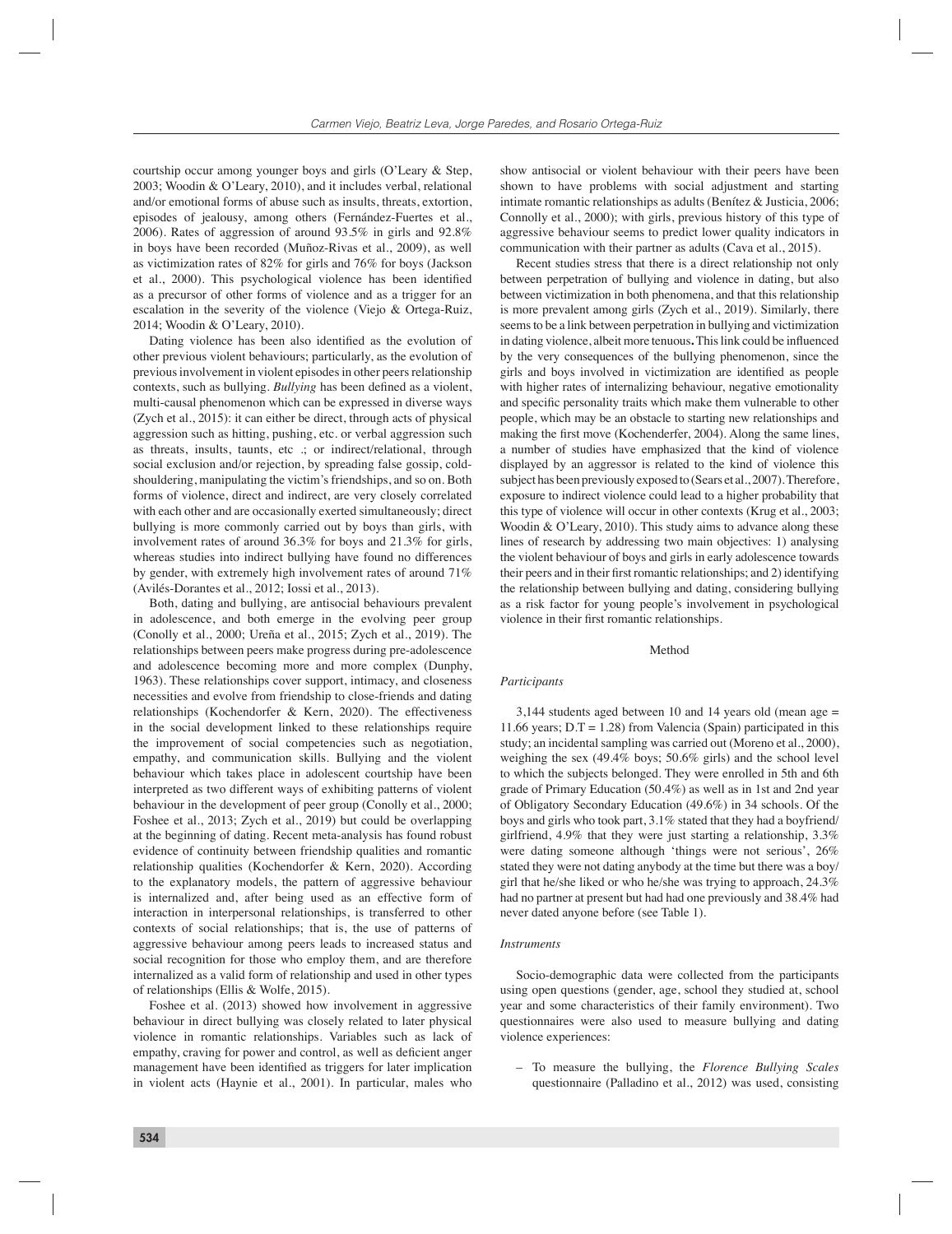| Table 1<br>Romantic situation: gender and educational level differences                        |                |                 |                          |                |               |
|------------------------------------------------------------------------------------------------|----------------|-----------------|--------------------------|----------------|---------------|
|                                                                                                | Gender         |                 | <b>Educational level</b> |                |               |
|                                                                                                | <b>Boys</b>    | Girls           | Primary S.               | Secondary S.   | <b>Total</b>  |
| I am flirting with someone, we are just starting a relationship                                | $2.7\%$ (85)   | $2.2\%$ (70)    | $2.1\%$ (65)             | $2.9\%$ (90)   | $4.9\%$ (155) |
| I am dating someone although "things are not serious"                                          | $1.9\%$ (61)   | $1.4\%$ (43)    | $1.5\%$ (48)             | $1.8\%$ (56)   | $3.3\%$ (104) |
| I have a couple: he/she is my boy/girlfriend                                                   | $1.6\%$ (49)   | $1.6\%$ (49)    | $0.8\%*(25)$             | $2.3\%*(73)$   | $3.1\%$ (98)  |
| I am not dating anybody now but there is a boy/girl that I like or who I am trying to approach | $13.6\%*(428)$ | $12.4\%*$ (389) | $12.2\%*(381)$           | $13.9\%*(436)$ | 26% (817)     |
| I have not a couple now, but I had in the past                                                 | 12.7% (399)    | $11.6\%$ (364)  | $10.3\%*(324)$           | $14\%*(439)$   | 24.3% (763)   |
| I never have had a couple                                                                      | $16.9\%*(532)$ | $21.5\%*(675)$  | $23.5\%*(741)$           | $14.8\%*(466)$ | 38.4% (1207)  |
| $N=3144$ ; missing $=0\%$<br>* Significant differences                                         |                |                 |                          |                |               |

of three bidirectional scales measuring indirect ( $\alpha = .62$ ), direct verbal ( $\alpha$  = .72) and direct physical perpetration ( $\alpha$  = .73); it also measures indirect ( $\alpha = .74$ ), direct verbal ( $\alpha =$ .70) and direct physical victimization ( $\alpha$  = .76). Each factor, perpetration and victimization, contained 14 items asking how often in the past couple of months respondents have experienced the behavior. Each item was evaluated on a 5-point scale from "never" to "several times a week".

– To measure the dating violence, an adapted version of the *Conflict in Adolescent Dating Relationships Inventory* questionnaire was used (Fernández-Fuertes et al., 2006; Benítez & Bandera, 2014), made up of 9 bidirectional items measured on a 5-point Likert scale, which measures how often adolescents are involved in violent behaviour on a psychological level, both in perpetration ( $\alpha = .85$ ) and in victimization ( $\alpha = .87$ ).

#### *Procedure*

The study and set of questionnaires were approved by the ethics committee of the Valencia Regional Education and Research Secretariat. The schools selected from the sample were then contacted to ask for permission for us to visit the school and inform them about the study. The Declaration of Helsinki guidelines were followed, and the participants were informed that the data would be anonymous, that participation was voluntary, and that the data would be treated confidentially. Informed consent was duly obtained from all.

#### *Data analysis*

According with the authors, the *Florence Bullying Scales* questionnaire (Palladino et al., 2012), originally measured on a 5-point scale, was redesigned with 3 response options: not involved (original answer:  $1 =$  never), involved occasionally ( $2 =$ once or twice) and involved frequently  $(3 =$  once or twice a month,  $4 =$  once a week,  $5 =$  several times a week). In the same way, as recommended by previous studies, the *Conflict in Adolescent Dating Relationships Inventory* questionnaire (Fernández-Fuertes et al., 2006; Benítez & Bandera, 2014) was rewritten with a 3-point scale: not involved (original answer:  $1 =$  never), involved occasionally  $(2 = \text{rarely}, 3 = \text{sometimes})$  and involved frequently  $(4 =$  many times and  $5 =$  always). The level of peer and couple aggression and victimization were obtained from the mean of the

scores of the items that were part of each dimension; then these mean scores were reformulated to the 3-point scale.

Based on this scale of involvement in violence, we carried out frequency analyses to enable us to measure the involvement in bullying and dating violence, and Chi-square tests to measure the incidence of age and gender; adjusted standardized residuals were taken as a reference (values greater than 1.96 for a 95% of confidence and  $2.54$  for a 99% of confidence). In all cases, the size of the effect was tested for the contrasts of proportions (Phi and Cramer's V), which established the effect caused by the statistical tests on the sample in the study. The following reference values were taken: 0 - 0.10: no effect; 0.10 - 0.30: little effect; 0.30 - 0.50: medium effect; and 0.50 - 1.00: great effect (Cohen, 1992).

For the probabilistic analyses, two multinomial logistic regressions were carried out, with the dependent variables being the two forms of involvement in psychological violence in courtship: perpetration and victimization. The forms of involvement in direct and indirect bullying acted as independent variables in the first model, while in the second model, gender and educational level were added as control variables (as used in the previous analyses).

The analyses were performed using statistical software SPSS v.22.

#### Results

#### *Involvement of adolescents in violent behaviour with their peers and with their dating partners*

The first objective of this work was to analyse the violent behaviour shown by boys and girls in the early stages of adolescence to their peers and in their first romantic relationships. To achieve this, analyses of frequency and contrasts of proportion  $(\chi^2)$  were performed on the adolescent's gender and educational level.

The results indicated an involvement in perpetration of direct bullying of  $7.3\%$ , while the figure for indirect bullying was  $10\%$ ; the total rates for direct victimization were 10.2% and 18.7% for indirect victimization. As regards the frequency of the behaviour, the data showed that involvement was mainly occasional, with percentages ranging from 6.3% for indirect perpetration to 11.3% for indirect victimization; similarly, frequent involvement never exceeded in any case 7.4%, which was for indirect victimization. As for the form of involvement, the results showed that perpetration was mostly indirect (7.3% direct vs. 10% indirect), as was victimization (10.2% vs.18.7%).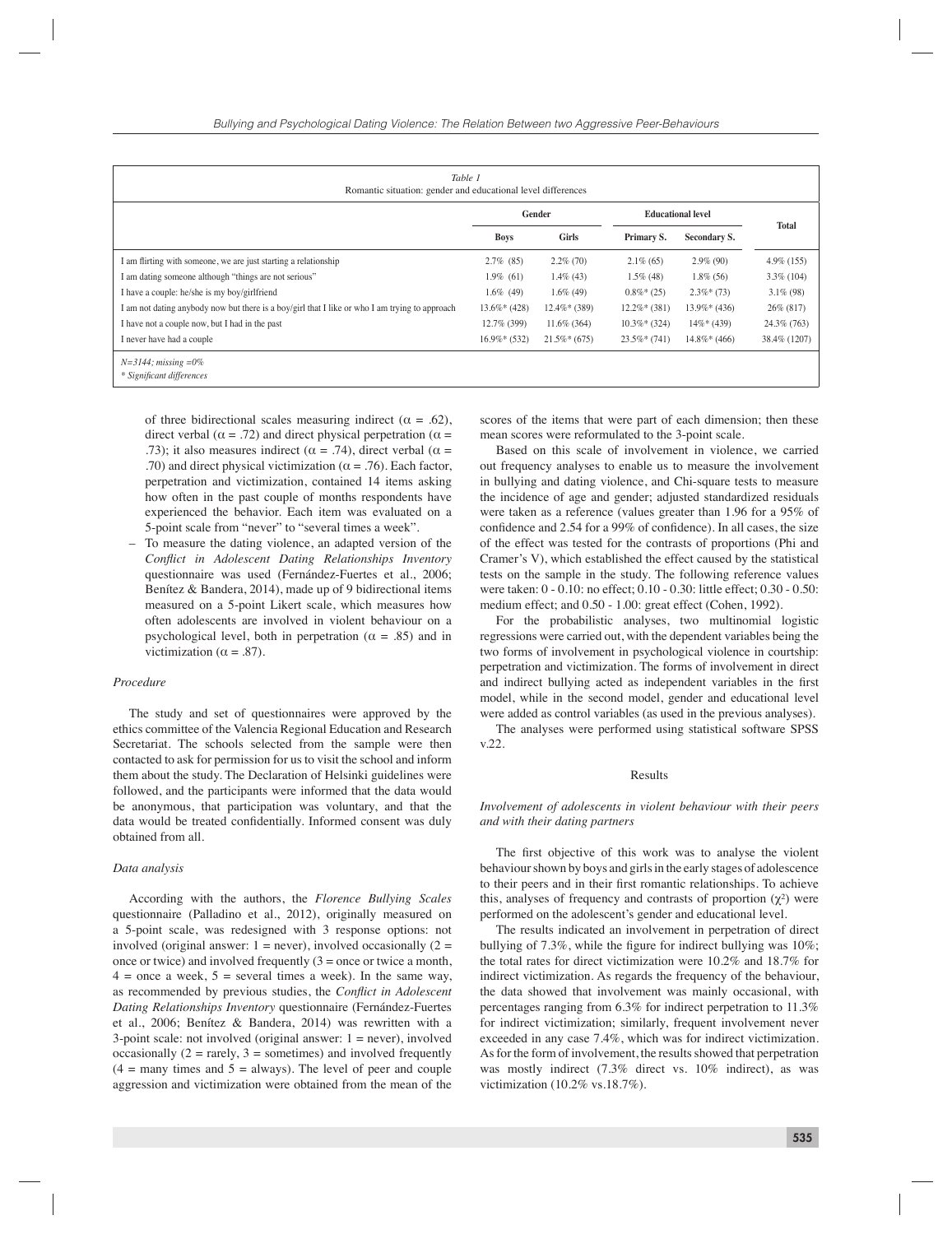| Table 2<br>Frequency of participation in bullying: total percentages (N), according to gender and educational level |                       |                 |                 |                          |                 |                |
|---------------------------------------------------------------------------------------------------------------------|-----------------------|-----------------|-----------------|--------------------------|-----------------|----------------|
|                                                                                                                     |                       | Gender          |                 | <b>Educational level</b> |                 |                |
|                                                                                                                     |                       | <b>Boys</b>     | <b>Girls</b>    | Primary S.               | Secondary S.    | <b>Total</b>   |
|                                                                                                                     | Not involved          | $88.5\%*(1376)$ | $96.6\%*(1536)$ | 93.1\% (1474)            | 92.2% (1438)    | 92.6% (2912)   |
| Direct bullying perpetration                                                                                        | Occasionally involved | $9.7\%*(150)$   | $3.1\%*(49)$    | 5.9% (94)                | 6.7%<br>(105)   | $6.3\%$ (199)  |
|                                                                                                                     | Frequently involved   | $1.8\%*(28)$    | $0.3\%*(5)$     | $1\%$ (16)               | $1.1\%$ (17)    | $1\%$<br>(33)  |
| Indirect bullying perpetration                                                                                      | Not involved          | $88\%*(1368)$   | $91.8\%*(1458)$ | 91% (1442)               | 88.8% (1384)    | 89.9% (2826)   |
|                                                                                                                     | Occasionally involved | $9.1\%*(141)$   | $7\%*(112)$     | $7.2\%$ (114)            | 8.9% (139)      | $8\%$ (253)    |
|                                                                                                                     | Frequently involved   | $2.9\%*(45)$    | $1.2\%*(19)$    | $1.8\%$ (28)             | $2.3\%$ (36)    | $2\%$ (64)     |
| Direct bullying victimization                                                                                       | Not involved          | $86.4\%*(1342)$ | $93.1\%*(1481)$ | $88.3\%*(1399)$          | $91.3\%*(1424)$ | 89.8% (2823)   |
|                                                                                                                     | Occasionally involved | $11.3\%*(175)$  | $5.7\%*(91)$    | $9.4\%*(149)$            | $7.5\%*(117)$   | $8.5\%$ (266)  |
|                                                                                                                     | Frequently involved   | $2.4\%*(37)$    | $1.1\%*(18)$    | $2.3\%*(36)$             | $1.2\%*(19)$    | $1.7\%$ (55)   |
| Indirect bullying victimization                                                                                     | Not involved          | 81.3% (1263)    | 81.4% (1294)    | 79.7% (1262)             | 83% (1295)      | 81.3% (2557)   |
|                                                                                                                     | Occasionally involved | $11.6\%$ (181)  | $10.9\%$ (174)  | $12.2\%$ (193)           | $10.4\%$ (162)  | $11.3\%$ (355) |
|                                                                                                                     | Frequently involved   | $7.1\%$ (110)   | $7.7\%$ (122)   | $8.1\%$ (129)            | $6.6\%$ (103)   | $7.4\%$ (232)  |
| $N=3144$ ; missing data= 0.1%<br>* Significant differences                                                          |                       |                 |                 |                          |                 |                |

Table 2 shows these results, taking into account the effect of gender and age. As for gender, the Chi-square statistic shows statistically significant differences between girls and boys in the direct  $[\chi^2 (2, n = 3144) = 75.68, p = .000; V = .155]$  and indirect perpetration of bullying  $[\chi^2 (2, n = 3143) = 16.37, p = .000; V =$ .072], as well as in victimization of direct bullying  $[\chi^2(2, n = 3144)]$  $= 39.53$ ,  $p = .000$ ;  $V = .112$ , with boys involved more than girls in all cases. As regards the educational level, statistically significant differences were only found in direct victimization  $[\chi^2 (2, n =$  $3144$ ) = 9.14, p = .010; V = .054], indicating that there were more victims among Primary school children than in Secondary.

Next, we looked at the involvement of boys and girls in violent behaviour of a psychological nature while establishing and maintaining romantic relationships. To do this, a selection of the sample was taken which enabled us to work only on those participants who had admitted to having had a romantic experience of some kind ( $n = 1937, 61.6\%$  of the total N).

The results show that the prevalence of perpetration of psychological dating violence was 10%, with psychological victimization rates at 21.4%. The involvement in this kind of behaviour was mostly

sporadic, with percentages ranging from 16.2% for psychological perpetration to 33.5% for psychological victimization. The level of frequent involvement was only 1.2%, which corresponded to psychological victimization. As regards gender, we found no significant differences, while according to the educational stage, there were differences in psychological perpetration  $[\chi^2 (2, 1937)]$  $= 33.11$ , p = .000; V = .131] and psychological victimization [ $\chi^2$  (2,  $1937$ ) = 24.02, p = .000; V = .111], with secondary school students involved the most (see Table 3).

#### *Relationship between the adolescents' violent behaviours*

The second objective was to find out whether involvement in bullying could influence the likelihood of the adolescents being involved in psychological violence later on during their first romantic relationships. To achieve this, bivariate correlations were carried out between the different forms of involvement (perpetration and victimization in violent behaviour among adolescents), in order to find out if there was any link between them. Then, multinomial logistic regression models including only

| Table 3<br>Frequency of involvement in psychological dating violence: gender and educational level |                       |             |              |                          |                |                |
|----------------------------------------------------------------------------------------------------|-----------------------|-------------|--------------|--------------------------|----------------|----------------|
|                                                                                                    |                       | Gender      |              | <b>Educational level</b> |                |                |
|                                                                                                    |                       | <b>Boys</b> | Girls        | Primary S.               | Secondary S.   | <b>Total</b>   |
| Perpetration psychological dating violence                                                         | Not involved          | 82.1% (839) | 85.6% (783)  | $89.2\%*(752)$           | $79.5\%*(870)$ | 83.7% (1622)   |
|                                                                                                    | Occasionally involved | 17.8% (182) | 14.4% (132)  | $10.8\%*$ (91)           | $20.4\%*(223)$ | $16.2\%$ (314) |
|                                                                                                    | Frequently involved   | $0.1\%$ (1) | $0\%$ (0)    | $0\%$ (0)                | $0.1\%$ (1)    | $0.1\%$ (1)    |
| Victimization psychological dating violence                                                        | Not involved          | 65.5% (669) | 65% (555)    | $71.2\%*(600)$           | $60.7\%*(664)$ | 65.3% (1264)   |
|                                                                                                    | Occasionally involved | 33.6% (343) | 33.4\% (306) | $27.5\%*(232)$           | $38.1\%*(417)$ | 33.5% (649)    |
|                                                                                                    | Frequently involved   | $1\%$ (10)  | $1.5\%$ (14) | $1.3\%$ (11)             | $1.2\%$ (13)   | $1.2\%$ (24)   |
| $n=1937$ ; missing data=0%<br>* Significant differences                                            |                       |             |              |                          |                |                |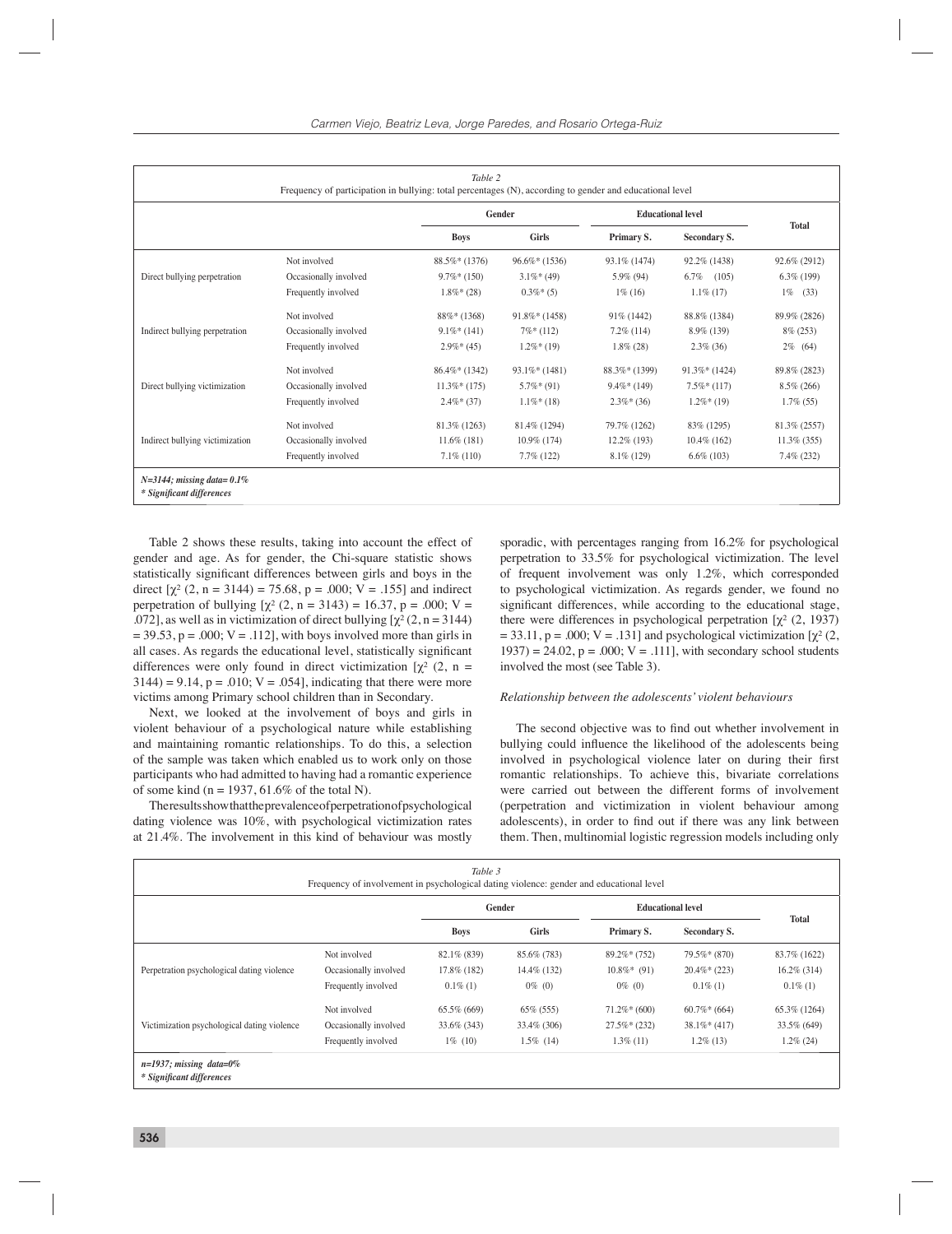the significant forms of involvement were performed, with the aim of identifying the predictive value of the different variables of direct or indirect bullying for both perpetration and victimization of psychological dating violence. In both analyses, the previous selection of the sample was kept, which enabled us to work only on those participants who had admitted to having had a romantic experience of some kind  $(n = 1937)$ .

The bivariate analyses showed that both types of bullying correlated significantly with psychological dating violence. The highest correlations were between perpetration in direct and indirect bullying and perpetration of psychological dating violence (.42 and .40, respectively), as well as between victimization in direct and indirect bullying and psychological dating victimization (.42 and .36, respectively) (see Table 4).

As regards the multivariate analyses, Table 5 shows the results for perpetration of psychological dating violence, showing the

adjusted odd ratios (AOR) with a confidence interval (CI) of 95%. In model 1, with an  $R2 = .49$  (Cox & Snell), .49 (Nagelkerke), perpetration of direct bullying, victimization in direct bullying, perpetration in indirect bullying, and victimization in indirect bullying significantly predicts perpetration in psychological dating violence. Model 2 includes the four forms of involvement in bullying, the control variables - gender and educational stage - and the interaction between bullying, gender and educational stage. In this model, perpetration in direct bullying, victimization in direct bullying, perpetration in indirect bullying, and victimization in indirect bullying are still predictors of perpetration of psychological dating violence. As regards the control variables, the only significant associations are with the educational stage, where perpetration of psychological dating violence is more likely in primary school. Similarly, there is also a significant interaction between boys and indirect perpetration.

| Table 4<br>Correlation between different forms of violent behaviours |                                            |                                             |  |  |
|----------------------------------------------------------------------|--------------------------------------------|---------------------------------------------|--|--|
|                                                                      | Perpetration psychological dating violence | Victimization psychological dating violence |  |  |
| Direct bullying perpetration                                         | $.42**$                                    | $.21**$                                     |  |  |
| Indirect bullying perpetration                                       | $.40**$                                    | $.22**$                                     |  |  |
| Direct bullying victimization                                        | $.20**$                                    | $.36**$                                     |  |  |
| Indirect bullying victimization                                      | $.19**$                                    | $.42**$                                     |  |  |

 $**$  The correlation is significant al 0.01 level

| Table 5<br>Predictors of the perpetration of psychological dating violence   |                        |                         |  |  |
|------------------------------------------------------------------------------|------------------------|-------------------------|--|--|
|                                                                              | Model 1                | Model 2                 |  |  |
| Direct bullying perpetration                                                 | 5.83 (3.97, 8.56) ***  | $6.51(4.35, 9.75)$ ***  |  |  |
| Direct bullying victimization                                                | $1.24(.81, 1.88)$ *    | $1.36$ $(.89, 2.09)*$   |  |  |
| Indirect bullying perpetration                                               | 4.31 $(3.07, 6.06)$ ** | $6.21(3.76, 10.25)$ *** |  |  |
| Indirect bullying victimization                                              | $1.66(1.17, 2.34)$ **  | $1.86(1.31, 2.64)$ **   |  |  |
| Boy $(ref=girl)$                                                             | -                      | 1.18(.85, 1.64)         |  |  |
| Primary (ref=secondary)                                                      |                        | $.36(.26,.49)$ ***      |  |  |
| Indirect perpetration x Boy                                                  |                        | $.50(.26, .96)$ *       |  |  |
| $n=1937$ ; missing data=0%<br>* The correlation is significant at 0.05 level |                        |                         |  |  |

*\*\* The correlation is signifi cant at 0.1 level*

\*\*\* The correlation is significant al 0.01 level

| Table 6<br>Predictors of the victimization of psychological dating violence                                                                                                        |                        |                        |  |  |  |
|------------------------------------------------------------------------------------------------------------------------------------------------------------------------------------|------------------------|------------------------|--|--|--|
|                                                                                                                                                                                    | Model 1                | Model 2                |  |  |  |
| Direct bullying perpetration                                                                                                                                                       | $2.26(1.54, 3.34)$ *** | $2.32(1.56, 3.43)$ *** |  |  |  |
| Direct bullying victimization                                                                                                                                                      | $2.60(1.78, 3.80)$ *** | $2.94(2.00, 4.34)$ *** |  |  |  |
| Indirect bullying perpetration                                                                                                                                                     | $1.51(1.08, 2.11)*$    | $1.44(1.03, 2.03)*$    |  |  |  |
| Indirect bullying victimization                                                                                                                                                    | $4.74(3.60, 6.24)$ *** | $5.09(3.84, 6.74)$ *** |  |  |  |
| Boy $(ref=girl)$                                                                                                                                                                   | $\sim$                 | .85(.69, 1.06)         |  |  |  |
| Primary (ref=secondary)                                                                                                                                                            | ٠                      | $.47(.38,.59)$ ***     |  |  |  |
| $n=1937$ ; missing data=0%<br>* The correlation is significant at 0.05 level<br>** The correlation is significant at 0.1 level<br>*** The correlation is significant al 0.01 level |                        |                        |  |  |  |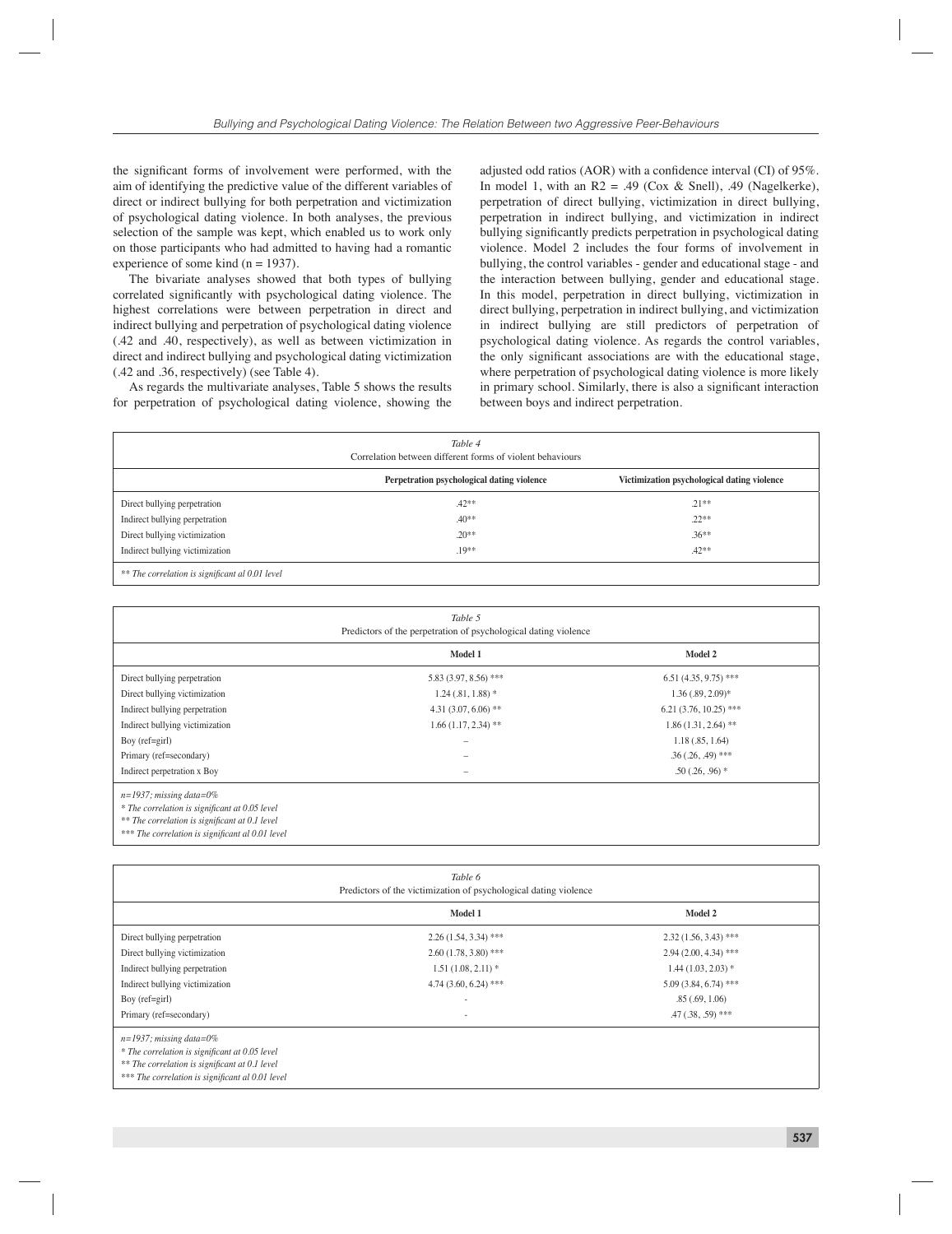Similarly, Table 6 shows the results obtained from the multinomial logistic regression performed for psychological dating victimization. In model 1, with an  $R2 = .51$  (Cox & Snell), .51 (Nagelkerke), direct perpetration, indirect perpetration, direct victimization, and indirect victimization in bullying are all significant predictors of psychological dating victimization. In model 2, perpetration in direct bullying, direct bullying victimization, perpetration in indirect bullying, and victimization in indirect bullying all significantly predict psychological dating victimization. As regards school level, being at Primary School is a predictor of psychological victimization.

#### Discussion

The main objective of this work was to analyse the violent behaviour of boys and girls in pre teenagers and early adolescence towards their peers and in their first romantic relationships. The results of this study show higher rates of indirect forms of aggression than direct ones, which supports the theory underlined by several studies: despite the fact that most studies in bullying do not focus on relational or indirect bullying, this is precisely the type of bullying with the highest indices of involvement (Avilés-Dorantes et al., 2012), as well as being the most difficult to identify. Boys are, in general, more commonly involved in this type of behaviour than girls, as reflected in the previous literature (Aviles-Dorantes et al., 2012, Iossi et al., 2013); however, both boys and girls have similar rates for indirect victimization, which suggests that girls at this stage are already being subjected to more subtle forms of peer violence. In primary school, involvement in direct aggression is more common, while indirect aggression is higher in secondary school (Coker et al., 2014).

In this study, the initial hypothesis was focused on the psychodevelopmental framework of violent behaviours, assuming that violent dynamics among peers were transferred from the peer relationship to the contexts of emerging relationships, and in particular, to romantic relationships as different expressions of the same violent pattern. Indeed, the results show that, during pre-adolescence and adolescence, which is when the first erotic-sentimental interests arise  $(62\% \text{ of the})$ participants claimed to have had some romantic experience), one in ten participants admitted to having used aggressive behaviour of a psychological nature during courtship, and over two out of ten participants stated that they had been victims of dating violence. This seems to indicate that half of those who begin early dating or romantic relationships are involved in acts of aggressive behaviour which differ in severity but are clearly recognizable as psychological violence. This confirms the point made by a number of studies which indicated the presence of negative aggressive behaviour at the beginning and as adolescent romantic relationships develop, such as insults, threats, extortion, episodes of jealousy, among others (Fernández-Fuertes et al., 2006; Sears et al., 2007).

No differences were found according to gender for involvement in psychological violence in the starting phases of dating relationships (Jackson et al., 2000; Muñoz-Rivas et al., 2009). As regards age, however, which was measured by the educational level, some differences were observed: prevalence rates were higher among secondary school children. It seems, then, that during early adolescence, aggressive behaviour among boys and girls develops as part of their courtship process and dynamics, and according to the data, the prevalence rates are high. Here, recent research has shown how the psychoeducational variable accounts

for such high prevalence rates (Kochendorfer & Kerns, 2020); according to these studies, at this age, the process begins with a series of clumsy behavioural patterns, with occasional, rather awkward hints of erotic play, or aggressive patterns of behaviour accepted by both members of the budding teenage couple, which forms a social dynamic which is close to violence, but which could be superseded gradually as the couple learn better relationship skills (Viejo et al., 2018).

The second main objective of this study was to identify the predictive value of involvement in bullying for later involvement in psychological violence in the first romantic relationships. According to the results, involvement in bullying correlates significantly with the existence of aggressive behaviour, which could be of a psychological nature, in the process of starting a relationship or courtship in budding teenage couple: in other words, what the scientific literature identifies as 'dating violence' (Conolly et al., 2000; Foshee et al., 2013; Zych et al., 2019). Although all forms of involvement in bullying are linked to involvement in psychological and relational dating violence, it is the profile of the 'perpetrator of bullying' which is most notable during the processes of courtship and dating. Logically, it follows that it is the profile of the 'victim of bullying' which has the closest correlation with psychological victimization in the process of early courtship, as some authors have pointed out in previous research (Zych et al., 2019).

In particular, psychological dating aggression is predicted by a number of forms of involvement in bullying. Here, perpetration in direct bullying (i.e. being an aggressor) is the profile which shows the highest values, followed by the perpetration of indirect bullying. Similarly, psychological dating victimization is predicted, in most cases, by indirect victimization in bullying. If a young person has been an aggressor with their peers, there is therefore a greater likelihood that they will act as an aggressor with their future partner; in the same way, a young person is more likely to be the victim of psychological violence in their first romantic relationships if they have previously been a victim of relational bullying.

According to the analyses, including a cross-sectional study, we cannot establish a causal relationship between having been an aggressor towards one's peers in school bullying and showing psychological aggression towards one's partner and longitudinal studies would be needed; however, we can identify a significant correlation between having been an aggressor at school and showing psychological aggression in the first romantic relationships, as well as between having been a victim of school and becoming a victim in romantic relationships, particularly in relational and psychological forms of perpetration and victimization. Bullying, therefore, can clearly be identified as a risk factor for what has been termed 'subtle' or 'psychological' violence in romantic relationships (Ureña et al., 2015). We can confidently state that, these days, when the microculture of peer relations is still extremely influential, during a young person's first attempts at adolescent courtship, the presence of relational and psychological violence (spreading rumours, coercion, threats, insults and so on) seems to continue, with similar roles being played, as perpetrators or victims of psychological and/or relational violence. This matches the results of research which confirm the existence of a continuity in the roles in different episodes of violent behaviour occurring over a short period of time, which usually reveal a pattern of internalized behaviour (Ellis & Wolfe, 2015; Foshee, et al., 2013). This study represents, therefore, a step towards identifying the links between various types of violent behaviour in pre-adolescence and adolescence.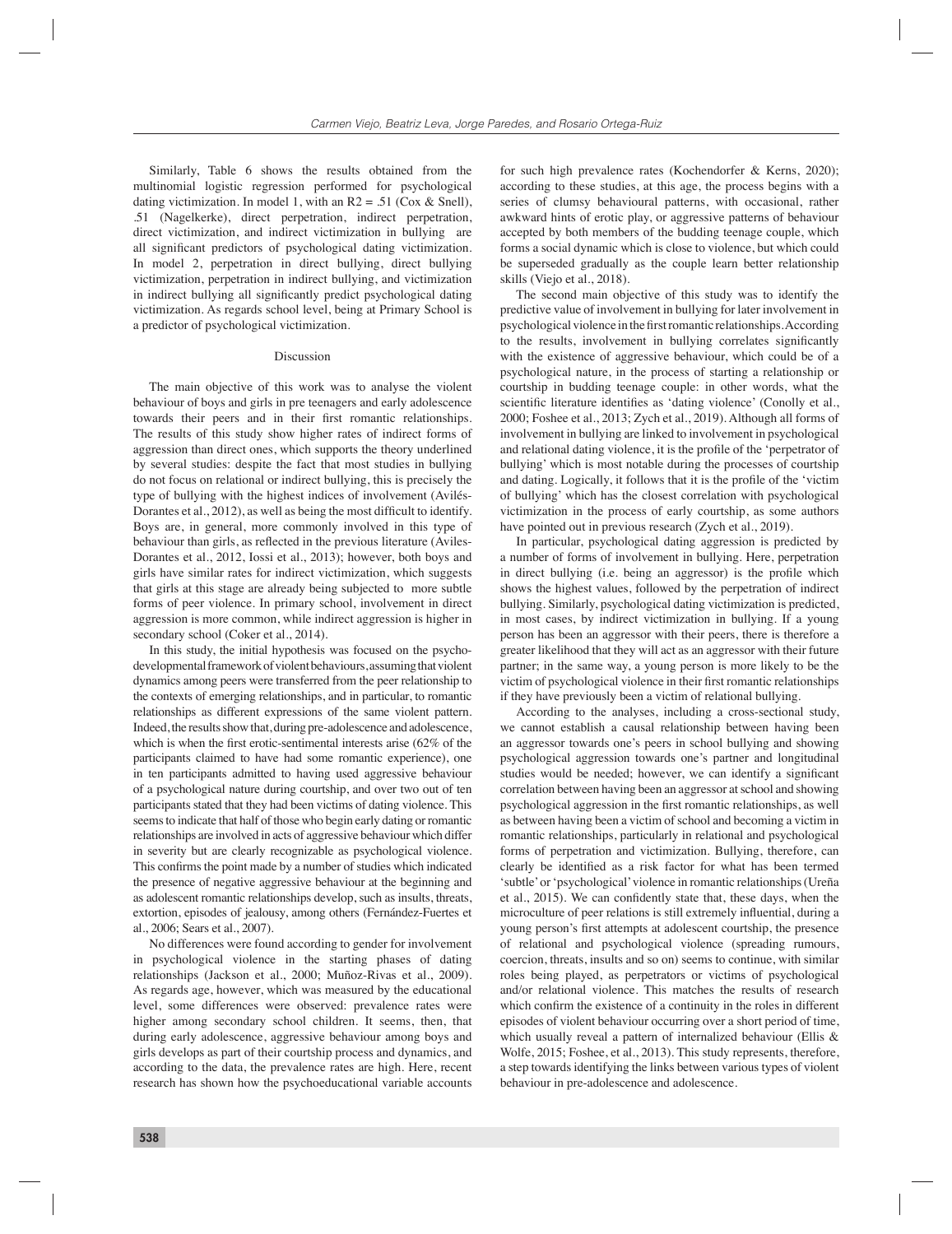Ideally, raising the age ranges of the study to including an analysis of the characteristics of couples would allow us to study a larger number of subjects and look into the way they relate to their partner within the framework of a Systemic-Developmental model of developing relationships (Andrews et al., 2000). At the same time, it could help to overcome the difficulties and limitations imposed by the age of the boys and girls in this study, since preadolescence is a stage when their romantic experiences are only just beginning.

#### Acknowledgements

The authors thanks to the regional government of Valencia (Spain) for its support and permissions for this research. This paper has been developed under the conceptual framework of the contract "Implementación y Evaluación de un programa de Prevención de la Violencia en el Cortejo e inicio de las Relaciones de Pareja en Educación Secundaria. Programa NoViCo. (SAC 12019153)" developed between the UCO and the Andalusian Goverment.

#### References

- Andrews, J. A., Foster, S. L., Capaldi, D., & Hops, H. (2000). Adolescent and family predictors of physical aggression, communication, and satisfaction in young adult couples: A prospective analysis. *Journal of Consulting and Clinical Psychology, 68*(2), 195. https://doi.org/ 10.1037//0022-006x.68.2.195
- Avilés-Dorantes, D. S., Zonana-Nacach, A., & Anzaldo-Campos, M. C. (2012). Prevalencia de acoso escolar (bullying) en estudiantes de una secundaria pública [Prevalence of Bullying in Secondary Public Schools]. *Salud pública de México, 54*(4), 362-363.
- Benítez, J. L., & Bandera, J. F. (2014). Análisis factorial de las puntuaciones del CADRI en adolescentes universitarios españoles [Factor Analysis of Scores CADRI in Spanish College Teenagers]. *Universitas Psychologica, 13*(1).
- https://doi.org/ 10.11144/Javeriana.UPSY13-1.afpc
- Benítez, J. L., & Justicia, F. (2006). Bullying: Description and analysis of the phenomenon. *Electronic Journal of Research in Educational Psychology, 4*(2)*,* 151-170. http://dx.doi.org/10.25115/ejrep.v4i9.1186
- Bjorklund, D., & Blasi, C. H. (2011). *Child and adolescent development: An integrated approach.* Centage Learning.
- Cava, M. J., Buelga, S., & Carrascosa, L. (2015). Violencia física y psicológica ejercida en parejas adolescentes: relación con el autoconcepto y la violencia entre iguales [Physical and Psychological Dating Violence: The relationship between selfconcept and peer violence]. *Psicología conductual, 23*(3), 429-446.
- Cohen, J. (1992). A power primer. *Psychological bulletin, 112*(1), 155. https://doi.org/10.1037//0033-2909.112.1.155
- Coker, A. L., Clear, E. R., García, L. S., Asaolu, I. O., Cook-Craig, P. G., Brancato, C. J., Williams, C. M., Bush, H. M., & Fisher, B. S. (2014). Dating violence victimization and perpetration rates among high school students. *Violence against women, 20*(10), 1220-1238. https://doi.org/ 10.1177/1077801214551289.
- Conolly, J., Pepler, D., Craig, W., & Taradash, A. (2000). Dating experiences of bullies in early adolescence. *Child maltreatment*, *5*(4), 299-310. https://doi.org/10.1177/1077559500005004002
- Dunphy, D.C. (1963). The Social Structure of Urban Adolescent Peer Groups. *Sociometry, 26*, 230-246. https://doi.org/10.2307/2785909
- Ellis, W., & Wolfe, D. (2015). Bullying predicts reported dating violence and observed qualities in adolescent dating relationships. *Journal of Interpersonal Violence, 30*(17), 3043-3064. https://doi.org/10.1177/0886260514554428
- Fernández-Fuertes, A. A., Fuertes-Martín, A., & Pulido, R. F. (2006). Evaluación de la violencia en las relaciones de pareja de los adolescentes. Validación de Conflict in Adolescent Dating Relationships Inventory (CADRI) - Versión española [Dating Violence evaluation. Validation of Conflict in Adolescent Dating Relationships Inventory (CADRI)-Spanish version]. *International Journal of Clinical and Health Psychology, 6,* 339-358.
- Foshee, V. A., Benefield, T. S., Reyes, H. L. M., Ennett, S. T., Faris, R., Chang, L. Y., Hussong, A., & Suchindran, C. M. (2013). The peer context and the development of the perpetration of adolescent dating violence. *Journal of Youth and Adolescence*, *42*(4), 471-486. https://doi.org/10.1007/s10964-013-9915-7
- Hall, G. S. (1904). *Adolescence its psychology and its relations to physiology, anthropology, sociology, sex and education.* Appleton & Co.
- Haynie, D. L., Nansel, T., Eitel, P., Crump, A. D., Saylor, K., Yu, K., & Simons-Morton, B. (2001). Bullies, victims, and bully/victims: Distinct groups of at-risk youth. *The Journal of Early Adolescence, 21*(1), 29- 49. https://doi.org/10.1177/0272431601021001002
- Iossi Silva, M. A., Pereira, B., Mendonça, D., Nunes, B., & Oliveira, W. A. D. (2013). The involvement of girls and boys with bullying: An analysis of gender differences. *International Journal of Environmental Research and Public Health, 10*(2), 6820-6831. https://doi.org/10.3390/ijerph10126820
- Jackson, S. M., Cram, F., & Seymour, F. W. (2000). Violence and sexual coercion in high school students' dating relationships. *Journal of Family Violence, 15*(1), 23-36. https://doi.org/10.1023/A:1007545302987
- Jennings, W. G., Okeem, C., Piquero, A. R., Sellers, C. S., Theobald, D., & Farrington, D. P. (2017). Dating and intimate partner violence among young person ages 15-30: Evidence from a systematic review. *Aggression and Violent Behavior, 33,* 107-125. https://doi.org/10.1016/j.avb.2017.01.007
- Kochenderfer, L. B. (2004). Peer victimization: The role of emotions in adaptive and maladaptive coping. *Social Development, 13*(3), 329-349. https://doi.org/10.1111/j.1467-9507.2004.00271.x
- Kochendorfer, L. B., & Kerns, K. A. (2020). A Meta-Analysis of Friendship Qualities and Romantic Relationship Outcomes in Adolescence. *Journal of Research on Adolescence*, *30*(1), 4-25. https://doi.org/10.1111/jora.12505
- Krug, E. G., Dahlberg, L. L., Mercy, J. A., Zwi, A. B., & Lozano, R. (2003). *Informe mundial sobre la violencia y la salud* [World Report on Health and Violence]. Organización Mundial de la Salud.
- Muñoz-Rivas, M., González, L. F., Gómez-Graña, J. L., & Fernández, S. M. R. (2014). Naturaleza de la violencia bidireccional en las relaciones de noviazgo: factores asociados a la perpetración y victimización [The nature of bidirectional violence in dating relationships: Factors associated with perpetration and victimization]. In J.M. Tamarit: *La respuesta de la victimología ante las nuevas formas de victimización* [Victimology's response to new forms of victimization] (pp. 3-36). Edisofer.
- Muñoz-Rivas, M. J., Graña, J. L., O'Leary, K. D., & González, M. P. (2007). Aggression in adolescent dating relationships: Prevalence, justification, and health consequences. *Journal of Adolescent Health*, *40*(4), 298-304. https://doi.org/10.1016/j.jadohealth.2006.11.137
- Nocentini, A., Menesini, E., Pastorelli, C., Connolly, J., Pepler, D., & Craig, W. (2011). Physical dating aggression in adolescence: Cultural and gender invariance. *European Psychologist, 16*(4), 278-287. https://doi.org/10.1027/1016-9040/a000045
- O'Leary, K. D., & Smith Slep, A. M. (2003). A dyadic longitudinal model of adolescent dating aggression. *Journal of Clinical Child and Adolescent Psychology*, *32*(3), 314-327. https://doi.org/10.1207/S15374424JCCP3203\_01
- Olweus, D (1999). Sweden. In P.K. Smith, Y. Morita, J. Junger-Tas, D. Olweus, R. Catalano & P. Slee (Eds.), *The nature of school bullying: A cross-national perspective* (pp. 7-27). Routledge.
- Palladino, B. E., Nocentini, A., & Menesini, E. (2012). Online and offline peer led models against bullying and cyberbullying. *Psicothema, 24,*  1121-1123.
- Sears, H. A., Byers, E. S., & Price, E. L. (2007). The co-occurrence of adolescent boys' and girls' use of psychologically, physically, and